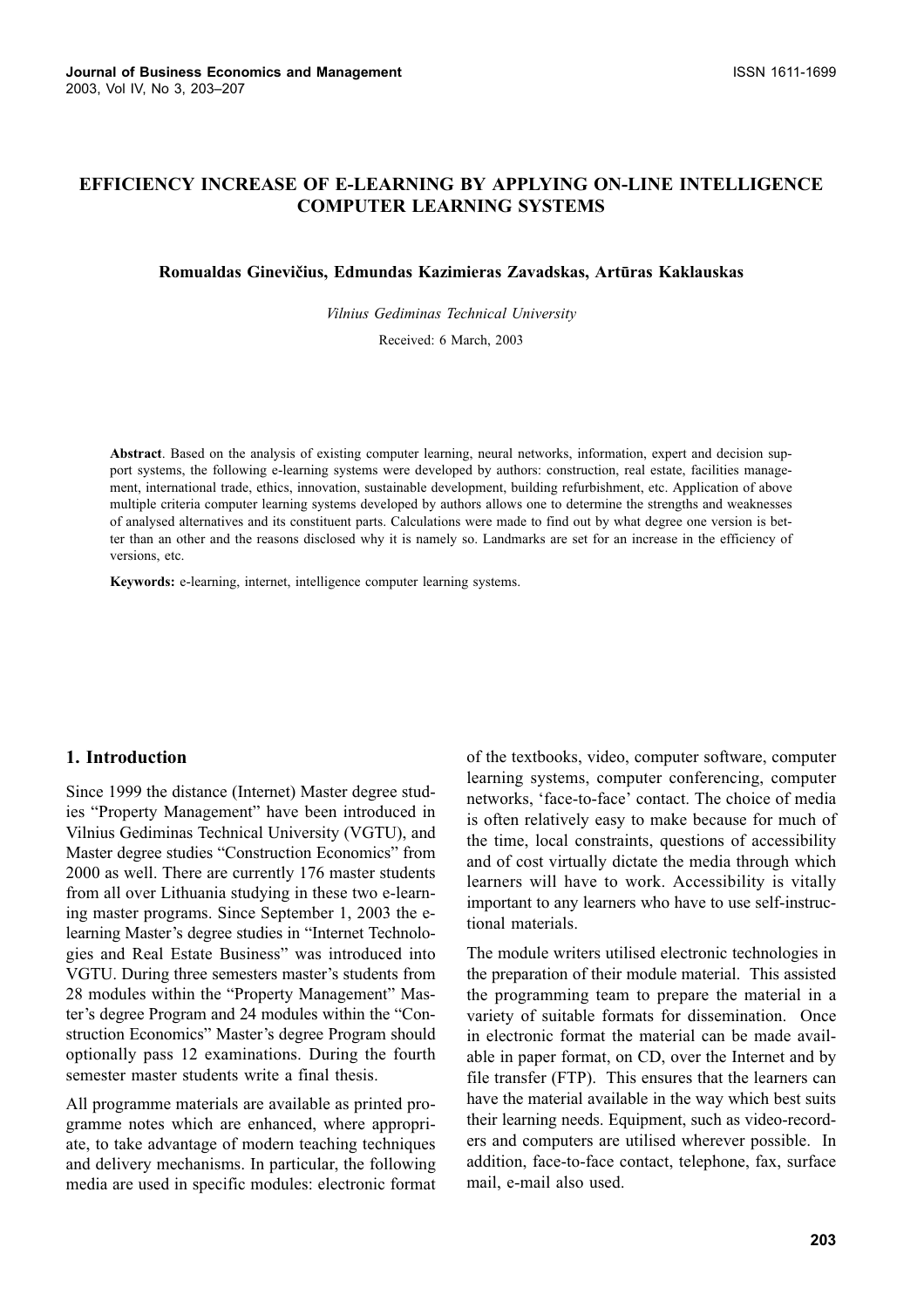#### 2. Development Prospects of E-learning

With the aim of correctly understanding the role of elearning and its development prospects, it is necessary to investigate the main environmental factors influencing its existence. Various economic, legal, social, technical, technological and political factors force the traditional learning methods one way or another to transform into e-learning. Connected to different changes such as the increased qualifications of the workforce, tough competition, global economy, frequent and significant changes within the markets, the increased power of learners, accelerated moral depreciation of technologies, the increased importance of innovations and modern technologies, it has become necessary to create e-learning.

Competition within e-learning is becoming stronger and stronger and involves more and more organisations. In order to survive in such tough competition conditions, it is necessary to make every effort and aim at creating and offering something better than ones competitors. For example, development of the on-line intelligence computer learning systems, enhancement of the quality of e-learning and reduction of prices, expansion of markets, flexibility in responding to fluctuations of the demand and supply in the market, extension of the range of modules, strengthening of relations with industry, seeking for greater confidence of learners should be included. Also there are some possibilities to increase e-learning efficiency in course module design and structure, development methodology, curriculum structure and content, duration, tutoring approach, learner assessment methods, accreditation system; media and technologies to be used for the development and delivery of the course material; learner support methods and roles of teachers and tutors; information, dissemination and exploitation plans. This would allow e-learning to satisfy the needs of potential students and increase the number of the loyal and regular life long learning learners.

## 3. Economic Versus Multiple Criteria **Analysis**

Many computer learning systems are processing and submitting only economic information for decisions and applying economic models. Alternatives under consideration have to be evaluated not only from the economic position, but take into consideration qualitative, technical and other characteristics. For example, the analysis of a real estate is usually performed by taking into account economic, quality (architectural, aesthetic, comfort), infrastructure, technical, legal, technological, social and other factors. Therefore, applying multiple criteria (intelligence) on-line computer learning systems may increase the efficiency of elearning.

In order to perform a complete study of the project a complex evaluation of its economic, technical, qualitative, technological, social, legislative, infrastructure and other aspects is needed. Quantitative and conceptual descriptions provide this information. The diversity of aspects being assessed should include a variety of presented data needed for decision-making. Therefore, the necessary conceptual information may be presented in numerical, textual, graphical (schemes, graphs, diagrams and drawings), equation formats, audio or as a videotape. The criteria used for conceptual descriptions, their definitions and reasons for choice of the criteria's system, their values and weights also should be analysed. Conceptual information about the possible ways of doing a multi-variant design is needed to make a more complete and accurate evaluation. Quantitative information is based on criteria systems and subsystems, units of measure, values and initial weights of the projects' alternatives. Conceptual information is a more flexible and less accurate means of expressing estimates than numbers. Quantitative information is more accurate and reliable and allows one to use multiple criteria decision-making methods.

The application of multiple criteria on-line computer learning systems developed by the authors in the teaching process creates conditions for students enabling better mastering of many disciplines and better understanding of their mutual connections. Using methods that are developed by authors can quite successfully solve this task:

- A new method of complex determination of the weight of the criteria taking into account their quantitative and qualitative characteristics was developed. This method allows calculation and co-ordination of the weights of the quantitative and qualitative criteria according to the above characteristics.
- A new method of multiple criteria complex proportional evaluation of the projects enabling the user to obtain a reduced criterion determining complex (overall) efficiency of the project was suggested. This generalized criterion is directly proportional to the relative effect of the values and weights of the criteria considered on the efficiency of the project.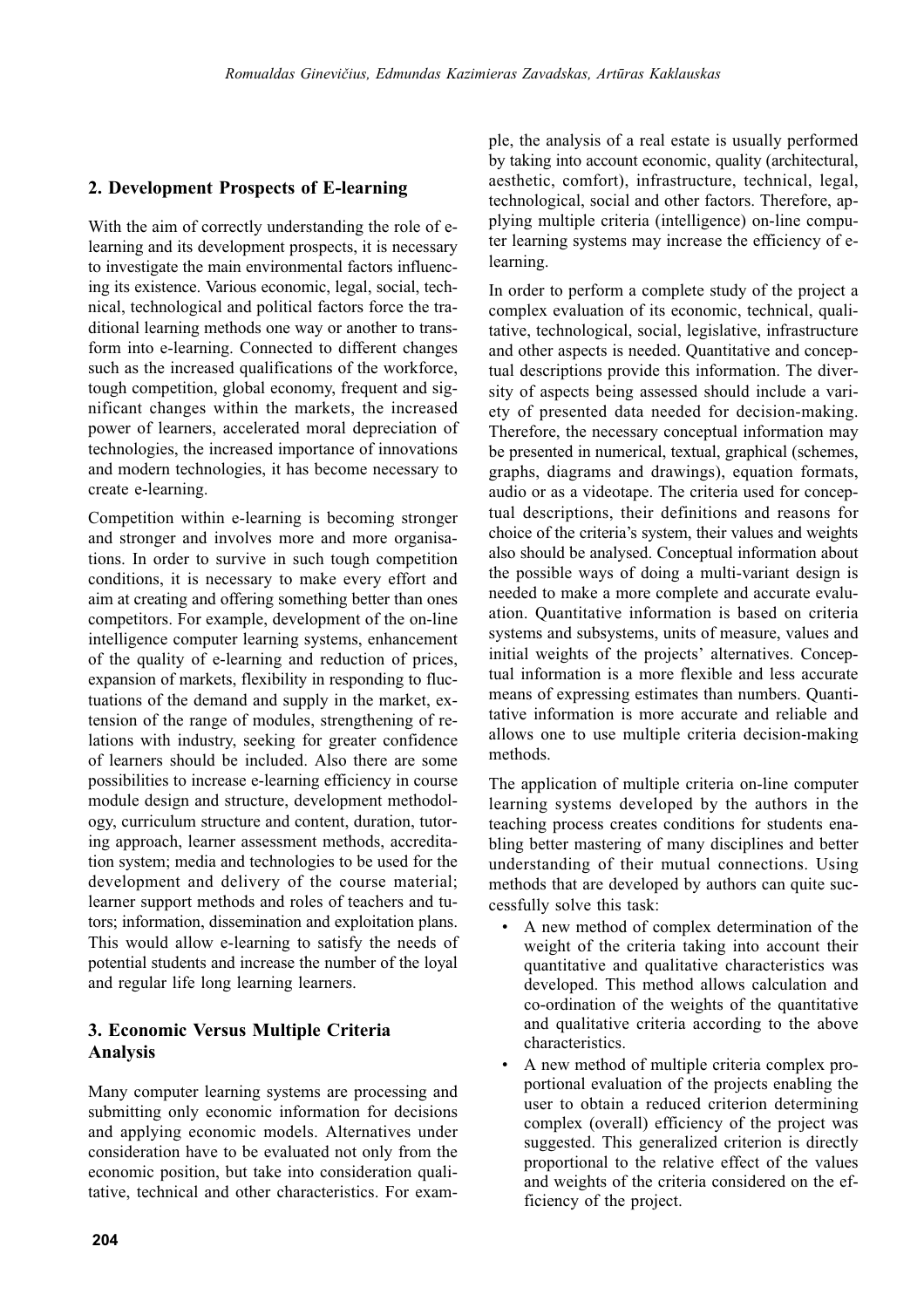- In order to find what market value will make an project being valued competitive on the market, a method of determining the utility degree and market value of projects based on the complex analysis of all their benefits and drawbacks was suggested. According to this method the projects utility degree and the market value of an project being estimated are directly proportional to the system of the criteria, adequately describing them and the values and weights of these criteria.
- A new method of multiple criteria multi-variant design of a project's life cycle enabling the user to make computer-aided design of up to 100,000 alternative project versions was developed. Any project variant obtained in this way is based on quantitative and conceptual information.
- $\bullet$ An original model for a complex analysis of a project's life cycle enabling the user to analyse a project's life cycle and its stages, the parties involved in the project as well as its micro and macro environment as an integral whole was developed.

The methods are intended for alternatives in multivariant design, planning, multiple criteria analysis, determining the degree of utility and market value and selection of the most efficient versions.

# 4. Increase of Students' Study Efficiency by the Application of Multiple Criteria **Computer Learning Systems Developed by Authors**

Many decision making models and methods (gaming theory (Angelides and Paul, 1999), minimax theory (Vos, 1999), instructionist and constructivist model (Nussbaum et al., 2001), psychometric model, conceptual map model, linear loss model (Vos, 1995), novel model (Aleven, 2003), etc.) have been developed in the world for solving different e-learning problems.

The major players in e-learning can use AI applications (neural networks (PoseyL and Hawkes, 1996), expert (Nussbaum et al., 2001, Simic and Devedcic, 2003), decision support (Zavadskas et. al., 1996, 1998, 2000) and knowledge based (Parkinson and Hudson  $(2002)$ ) systems, etc.).

Based on the analysis of above models, methods and AI applications, the following e-learning systems were developed by authors:

- Construction,
- Real Estate,
- Facilities Management,
- International Trade,
- Ethics,
- $\bullet$ Innovation.
- Sustainable Development.  $\bullet$
- Building Refurbishment, etc.

Application of multiple criteria computer learning systems developed by authors allows one to determine the strengths and weaknesses of analysed alternatives and its constituent parts. Calculations were made to find out by what degree one version is better than an other and the reasons disclosed why it is namely so. Landmarks are set for an increase in the efficiency of versions. All this was done argumentatively, basing oneself on indexes under investigation, on their values and weights. This saved students' time considerably by allowing them to increase both the efficiency and quality of e-learning.

Below is a list of typical problems solved by graduates in their course and diploma projects:

- $\bullet$ Multiple criteria analysis and determination of market value of a real estate (e.g. residential houses, commercial, office, warehousing, manufacturing and agricultural buildings, etc.).
- Analysis and selection of a rational real estate version.
- Multiple criteria analysis and determination of the highest and best use of a real estate.
- Determination of efficient investment instruments
- Determination of efficient investment projects.
- Determination of efficient financing instruments.
- $\bullet$ Multiple criteria analysis of a property's obsolescence
- Alternative design of a project's life-time process (*i.e.* one-family dwelling houses, agricultural buildings, cast-in-place buildings, prefabricated panel buildings, refurbishment of buildings, etc.), its multiple criteria evaluation, determination of utility degree and the selection of the most efficient version.
- $\bullet$ Etc.

The use of multiple criteria computer learning systems in solving various problems encountered in the course and diploma projects was also aimed at determining:

- Students' knowledge acquired at the university.
- Student's general level of education,  $\bullet$
- $\bullet$ Student's keenness of mind.
- Student's ability of fast and adequate response to changing situation.

In order to demonstrate the practical application of the developed systems the Construction Products Multi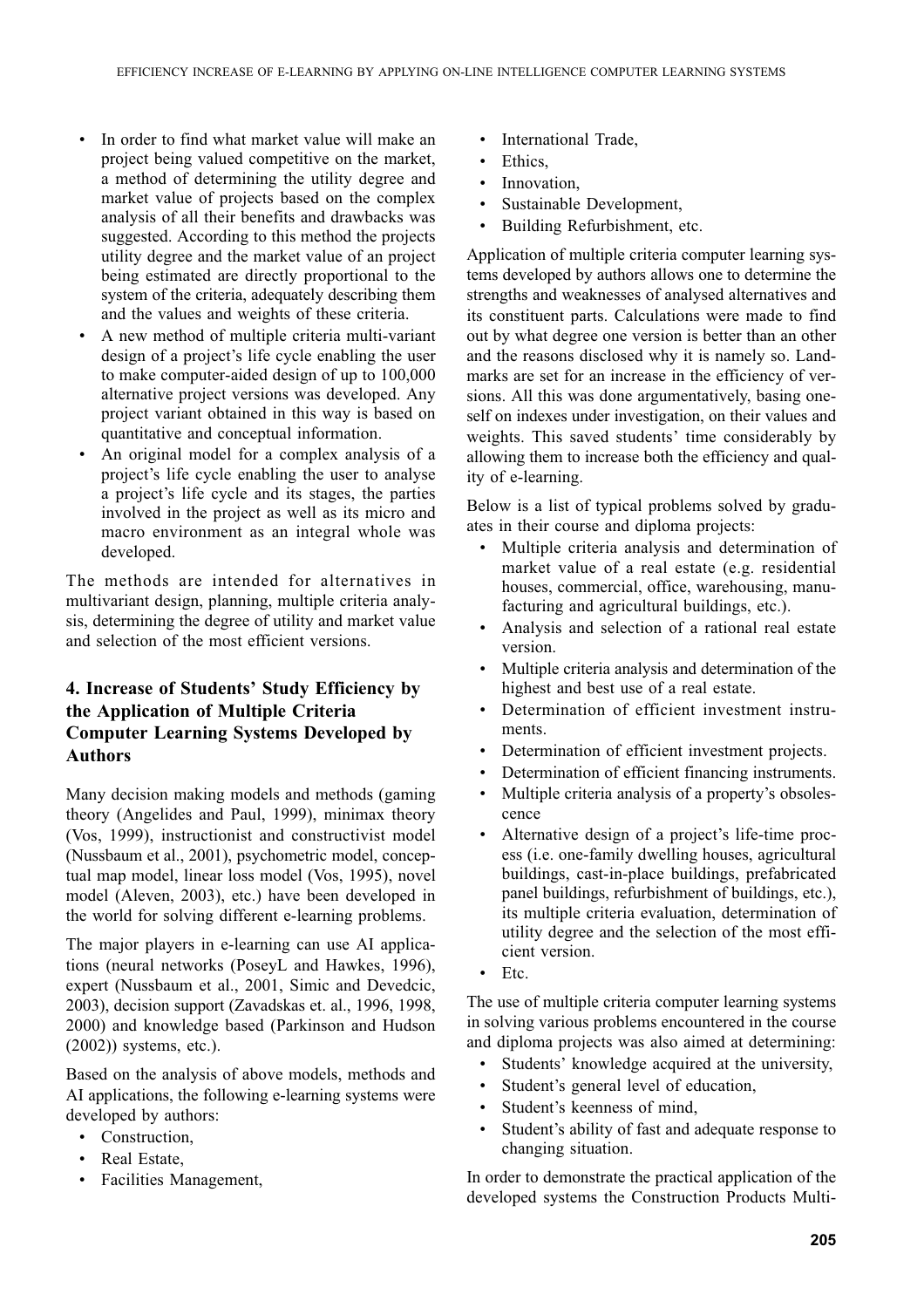ple Criteria Computer Learning System will be considered below as examples.

### **5. Development of the Construction Products Multiple Criteria Computer Learning System**

Technological innovation mainly through the development of Internet technology combined with computer learning systems, neural networks, experts and decision support systems have provided, by a variety of new opportunities, a new breed of e-learning. A large number of various purposes computer learning systems can be found on the Internet. Each of them is designed to solve a specific task. There are some possibilities of their integration on the module basis and their management by using a model management system.

According to the user's needs, various models may be provided by a model management system. When a certain model (*i.e.* search for alternatives) is used the results obtained become the initial data for some other models (i.e. a model for multiple criteria analysis and setting the priorities). The results of the latter, in turn, may be taken as the initial data for some other models (i.e. determination marker value, etc.). Following those ideas already mentioned and other ideas, the authors developed a Construction Products Multiple Criteria Computer Learning System.

At the present moment the developed System allows the performance of the following functions:

- Search of construction products. A consumer may perform a search of alternatives from catalogues from different suppliers and producers. This is possible because the forms of data submitted are standardized into specific levels. Such standardization creates conditions that can be used by special intelligent agents who perform a search for the required construction products from various catalogues and gather information about products. One or several regions may limit such a search.
- Finding alternatives and forming comparative tables. Consumers specify their requirements and constraints and the System queries the information of specific construction products from a number of online vendors and returns a price-list and other characteristics that best meets the consumer's desire/needs. The System performs the tedious, time-consuming, and repetitive tasks of searching databases, retrieving and filtering information, and delivering the information back to the user. Results of a search for specific construction products are submitted in tables, which may

include direct links to a Web page of a supplier or producer. By submission, such a display of the multiple criteria comparisons can become more effectively supported. The results of the search of a concrete construction product are often provided in one table where one can sometimes find direct links to the Web page of the supplier or manufacturer.

- Evaluation stages of alternatives (i.e. multiple criteria analysis of alternatives and selection of the most efficient alternative). While going through the purchasing decision process a customer examines a large number of alternatives. Each alternative is surrounded by a considerable amount of information (e.g. price, discounts given, thermal insulation, sound insulation, rate of harm to human health of the products, aesthetic, weight, technical specifications, physical and moral longevity). Following on from the gathered information the priority and the alternative's degree of utility is then calculated. The degree of utility is directly proportional to the relative effect of the values and weights of the criteria considered, on the efficiency of the alternative. This helps consumers to decide what product best fits their requirements.
- The after-purchase evaluation stage. A consumer evaluates the usefulness of the product in the after-purchase evaluation stage.

#### **References**

- 1. Aleven, V. Using background knowledge in case-based legal reasoning: A computational model and an intelligent learning environment, Artificial Intelligence, In Press, Corrected Proof, Available online 10 July 2003.
- 2. Angelides, C. M. and Paul, Ray J. A methodology for specific, total enterprise, role-playing, intelligent gaming-simulation environment development, Decision Support Systems, Volume 25, Issue 2, March 1999, p. 89-108.
- 3. Bertin, A.; Buciol, F.; Lanza, C. Intelligent training systems in industrial environments: Approach and solutions to high risk task training, Computers & Education, Volume 20, Issue 1, February 1993, p. 97-104.
- 4. Jung, N.; Sidani, T. Tutoring in a generic intelligent simulation training system, Computers & Industrial Engineering, Volume 23, Issues 1–4, November 1992, p. 373-375.
- 5. Nussbaum, M.; Rosas, R.; Peirano, I.; Cárdenas, F. Development of intelligent tutoring systems using knowledge structures, *Computers* & *Education*, Volume 36, Issue 1, January 2001, p. 15–32.
- 6. Parkinson, B. and Hudson, P. Extending the learning experience using the Web and a knowledge-based virtual